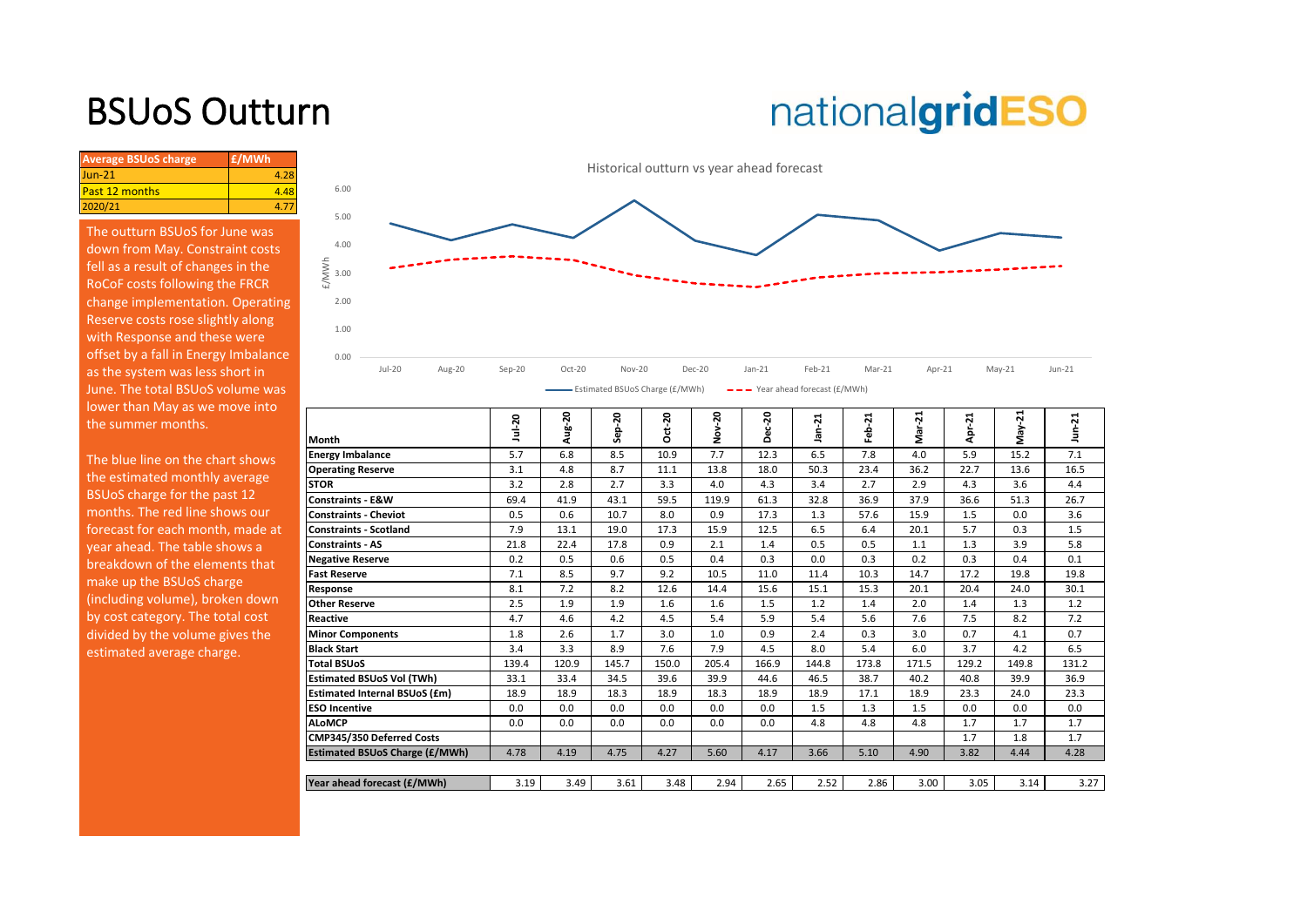### BSUoS Forecast

## nationalgridESO

**Average BSUoS charge £/MWh £/MWh** Jul-21 3.95 2021/22 4.45<br>2022/23 3.55 2022/23<br>Next 12 months 4.35 Next 12 months 8.00

ESO Incentive has been removed from the forecast as a separate cost and is now included in the ESO internal costs as part of the Price Control Financial Model. The ALoMCP costs have been revised and following the approval of CMP373 the under-recovered costs have [been profiled in the forecast, further details can](https://www.nationalgrideso.com/charging/balancing-services-use-system-bsuos-charges)  be found here:

https://www.nationalgrideso.com/document/1 92426/download/

In March for the FY21/22 forecast we have recosted the outage plan and adjusted the constraint costs accordingly. When producing a forecast of constraint costs, we apply a historical wind profile for each month. Variations in the constraint costs month on month will therefore be driven by the reduction in constraint limits due to outages in addition to the wind level applied. As such these are indicative of where costs may outturn but variations are expected due to outturn wind not following a particular historical profile exactly.

We have added an additional line to the forecast from Apr 21 to Mar 22 to account for the deferred BSUoS as per CMP345/350.

From April 21 CMP333 comes into effect changing the demand base to gross demand (NB. This has been included in the forecast figures for some time).

The chart shows the average monthly BSUoS forecast for the next 24 months. The grey band shows the upper and lower range of the forecast models and historical data. Constraint costs are adjusted in line with major changes to the outage plan, system faults, and commissioning programmes. The other energy cost categories are forecast using a baseline of historical trends with adjustments for expected changes in system operation or balancing services markets.

24 month rolling forecast with error bands



Jul-21 Aug-21 Sep-21 Oct-21 Nov-21 Dec-21 Jan-22 Feb-22 Mar-22 Apr-22 May-22 Jun-22 Jul-22 Aug-22 Sep-22 Oct-22 Nov-22 Dec-22 Jan-23 Feb-23 Mar-23 Apr-23 May-23 Jun-23

Estimated BSUoS Charge (£/MWh)

|                                       | $10 + 21$ | Aug-21 | $Sep-21$ | <b>Dct-21</b> | Nov-21 | Dec-21 | $jan-22$ | $eb-22$ | $Mar-22$ | 22    | May-22 | $J$ un- $22$ | $1u + 22$ | Aug-22 | ep-22 | $Oct-22$ | <b>Vov-22</b> | Dec-22 | $Jan-23$ | eb-23 | Mar-23 | 23    | May-23 | R,    |
|---------------------------------------|-----------|--------|----------|---------------|--------|--------|----------|---------|----------|-------|--------|--------------|-----------|--------|-------|----------|---------------|--------|----------|-------|--------|-------|--------|-------|
| Month                                 |           |        |          |               |        |        |          |         |          | ģ     |        |              |           |        |       |          |               |        |          |       |        | ğ     |        |       |
| <b>Energy Imbalance</b>               | 8.1       | 10.7   | 12.0     | 13.4          | 12.8   | 13.2   | 13.9     | 14.6    | 9.8      | 8.5   | 7.9    | 8.2          | 9.3       | 8.7    | 10.1  | 11.3     | 10.9          | 11.1   | 11.9     | 12.8  | 10.8   | 8.5   | 7.9    | 8.2   |
| <b>Operating Reserve</b>              | 14.8      | 11.2   | 14.1     | 16.4          | 16.1   | 18.9   | 21.1     | 20.9    | 18.2     | 15.3  | 12.0   | 10.8         | 11.0      | 11.2   | 14.1  | 16.4     | 16.1          | 18.9   | 21.1     | 20.9  | 13.2   | 15.3  | 12.0   | 10.8  |
| <b>STOR</b>                           | 5.8       | 5.8    | 6.3      | 6.2           | 7.4    | 7.5    | 7.6      | 6.5     | 7.4      | 5.2   | 5.6    | 5.4          | 6.0       | 5.8    | 6.3   | 6.2      | 7.4           | 7.5    | 7.6      | 6.5   | 7.4    | 5.2   | 5.6    | 5.4   |
| <b>Constraints</b>                    | 31.1      | 49.0   | 58.7     | 88.5          | 97.2   | 83.1   | 57.4     | 113.7   | 117.4    | 38.9  | 39.5   | 39.2         | 40.5      | 49.5   | 53.1  | 56.0     | 52.6          | 46.5   | 39.8     | 45.3  | 41.6   | 38.9  | 39.5   | 39.2  |
| <b>Negative Reserve</b>               | 1.2       | 1.7    | 1.8      | 1.2           | 0.5    | 0.5    | 0.6      | 0.1     | 0.2      | 0.4   | 0.9    | 1.6          | 1.8       | 1.7    | 1.8   | 1.2      | 0.5           | 0.5    | 0.6      | 0.1   | 0.2    | 0.4   | 0.9    | 1.6   |
| <b>Fast Reserve</b>                   | 16.0      | 19.6   | 15.7     | 16.2          | 16.3   | 17.2   | 17.4     | 15.2    | 16.8     | 14.5  | 14.6   | 14.2         | 14.7      | 15.2   | 14.2  | 14.7     | 14.8          | 15.6   | 15.9     | 13.8  | 15.3   | 14.5  | 14.6   | 8.8   |
| Response                              | 23.8      | 25.3   | 23.1     | 23.5          | 23.0   | 23.5   | 23.3     | 21.5    | 23.6     | 19.7  | 20.7   | 19.8         | 20.7      | 21.2   | 19.2  | 19.4     | 19.1          | 19.5   | 19.3     | 17.8  | 19.5   | 19.7  | 20.7   | 11.9  |
| <b>Other Reserve</b>                  | 1.0       | 1.3    | 1.0      | 0.9           | 0.9    | 0.9    | 0.9      | 0.9     | 1.0      | 1.1   | 0.9    | 1.0          | 1.2       | 1.3    | 1.0   | 0.9      | 0.9           | 0.9    | 0.9      | 0.9   | 1.0    | 1.1   | 0.9    | 1.0   |
| Reactive                              | 7.4       | 7.5    | 7.2      | 7.5           | 7.2    | 7.8    | 7.7      | 6.3     | 6.8      | 7.4   | 8.2    | 7.7          | 7.6       | 7.5    | 7.2   | 7.5      | 7.2           | 7.8    | 7.7      | 6.3   | 6.8    | 7.4   | 8.2    | 7.0   |
| <b>Minor Components</b>               | 3.2       | 2.6    | 2.0      | 3.1           | 1.6    | 2.0    | 0.5      | 2.3     | 0.3      | 3.0   | 3.0    | 2.6          | 2.6       | 1.5    | 1.1   | 2.1      | 0.6           | 1.0    | $-0.6$   | 2.3   | 0.3    | 3.0   | 3.0    | 2.6   |
| <b>Black Start</b>                    | 3.8       | 3.8    | 3.8      | 3.8           | 3.8    | 3.8    | 3.8      | 3.8     | 3.8      | 3.8   | 3.9    | 3.9          | 3.9       | 3.9    | 3.9   | 3.9      | 3.9           | 3.9    | 3.9      | 3.9   | 3.9    | 3.9   | 3.9    | 3.9   |
| <b>Total BSUoS</b>                    | 116.5     | 138.5  | 145.9    | 180.7         | 186.8  | 178.3  | 154.3    | 205.9   | 205.5    | 117.8 | 117.0  | 114.5        | 119.2     | 127.5  | 132.0 | 139.5    | 133.9         | 133.1  | 128.1    | 130.7 | 120.1  | 117.8 | 117.1  | 100.6 |
| <b>Esitmated BSUoS Vol (TWh)</b>      | 36.4      | 36.7   | 38.2     | 40.7          | 48.8   | 49.7   | 53.7     | 44.7    | 46.0     | 40.0  | 37.9   | 35.7         | 36.4      | 36.7   | 38.2  | 40.7     | 48.8          | 49.7   | 53.7     | 44.7  | 46.0   | 40.0  | 37.9   | 35.7  |
| <b>Estimated Internal BSUoS (£m)</b>  | 24.0      | 24.0   | 23.3     | 24.0          | 23.3   | 24.0   | 24.0     | 21.7    | 24.0     | 23.3  | 24.0   | 23.3         | 24.0      | 24.0   | 23.3  | 24.0     | 23.3          | 24.0   | 24.0     | 21.7  | 24.0   | 23.3  | 24.0   | 23.3  |
| <b>BSUoS Cost Recovery</b>            | 0.0       | 0.0    | 0.0      | 5.8           | 5.6    | 5.8    | 5.8      | 5.2     | 5.8      | 0.0   | 0.0    | 0.0          | 0.0       | 0.0    | 0.0   | 0.0      | 0.0           | 0.0    | 0.0      | 0.0   | 0.0    | 0.0   | 0.0    | 0.0   |
| <b>ALoMCP</b>                         | 1.7       | 1.7    | 1.7      | 1.7           | 1.7    | 1.7    | 1.7      | 1.7     | 1.7      | 0.0   | 0.0    | 0.0          | 0.0       | 0.0    | 0.0   | 0.0      | 0.0           | 0.0    | 0.0      | 0.0   | 0.0    | 0.0   | 0.0    | 0.0   |
| CMP345/350 Deferred Costs             | 1.8       | 1.8    | 1.7      | 1.8           | 1.7    | 1.8    | 1.8      | 1.6     | 1.8      |       |        |              |           |        |       |          |               |        |          |       |        |       |        |       |
| <b>Estimated BSUoS Charge (£/MWh)</b> | 3.95      | 4.52   | 4.52     | 5.25          | 4.49   | 4.26   | 3.49     | 5.28    | 5.19     | 3.52  | 3.73   | 3.86         | 3.93      | 4.13   | 4.07  | 4.01     | 3.22          | 3.16   | 2.83     | 3.41  | 3.14   | 3.52  | 3.73   | 3.47  |
|                                       |           |        |          |               |        |        |          |         |          |       |        |              |           |        |       |          |               |        |          |       |        |       |        |       |
|                                       |           |        |          |               |        |        |          |         |          |       |        |              |           |        |       |          |               |        |          |       |        |       |        |       |
|                                       |           |        |          |               |        |        |          |         |          |       |        |              |           |        |       |          |               |        |          |       |        |       |        |       |

| High Error Band (£/MWh) |                                                                                                                    |  |  |  |  |  | 5.16 5.73 5.73 6.46 6.02 6.20 5.23 6.80 6.39 4.69 4.86 5.07 5.20 5.45 5.46 5.41 4.67 4.57 4.25 4.75 4.50 4.89 5.07 |  |  |  |  |  | 4.81 |
|-------------------------|--------------------------------------------------------------------------------------------------------------------|--|--|--|--|--|--------------------------------------------------------------------------------------------------------------------|--|--|--|--|--|------|
| Low Error Band (£/MWh)  | 2.74 3.31 3.31 4.04 2.97 2.31 1.76 3.76 4.00 2.36 2.59 2.66 2.66 2.80 2.68 2.61 1.78 1.76 1.41 2.06 1.77 2.16 2.39 |  |  |  |  |  |                                                                                                                    |  |  |  |  |  | 2.13 |